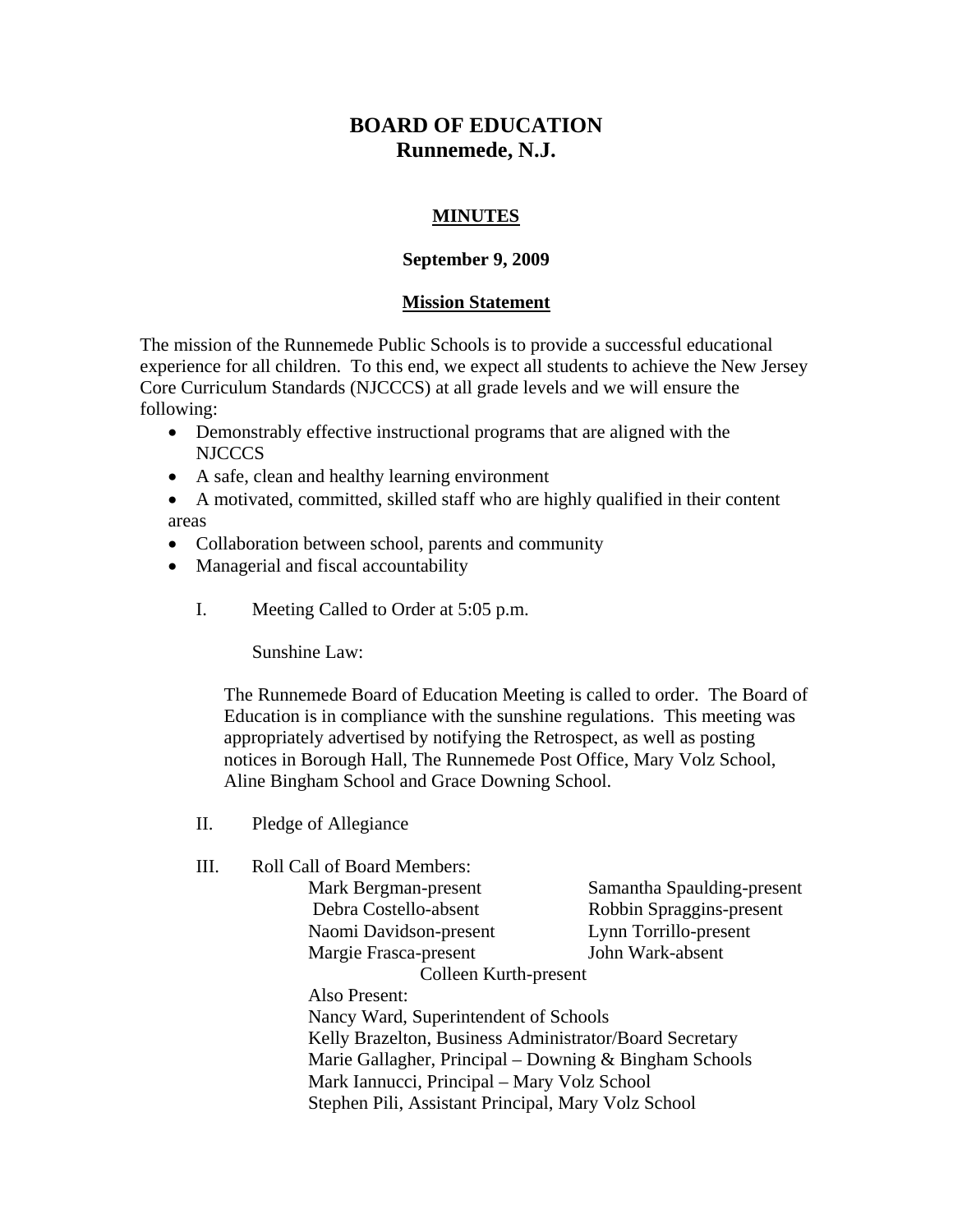Janet Fiola, School Psychologist/CST Coordinator Theresa Lewis, NJSBA Representative

IV. Open Public Comment

Notation of Public Comments on Agenda Items

The Board President will recognize those individuals in the audience whom wish to comment on any action items on this Agenda. Please respect the following procedures:

- 1. Be recognized by Board President.
- 2. State your full name and address.
- 3. Identify the resolution/item number on which you wish to comment.
- 4. Wait to be recognized before you make your comment. (just before the resolution is voted on)
- 5. Limit your comments to the specific resolution/items.
- 6. Limit your comments to (3) minutes per person.

None at this time.

- V. Board Retreat-
	- 1. Review of Board Goals of the 2008-09 School Year
		- Outcomes
		- Current status
		- Outstanding objectives
	- 2. Review of Assessment Data
	- 3. Review of the Board Self-Evaluation
	- 4. Consideration of Long Range Plans for the School **District**
	- 5. Setting District Goals for 2009-10
	- 6. Setting Board Professional Development Goals for 2009-10

Mrs. Gallagher gave a presentation on assessment data.

Mrs. Costello arrived at 5:15 p.m. Mr. Wark arrived at 5:16 p.m. Mrs. Kurth left at 5:45 p.m. Mrs. Kurth returned at 6:20 p.m. Mr. Bergman left at 6:44 p.m.

VI. Open Public Comment